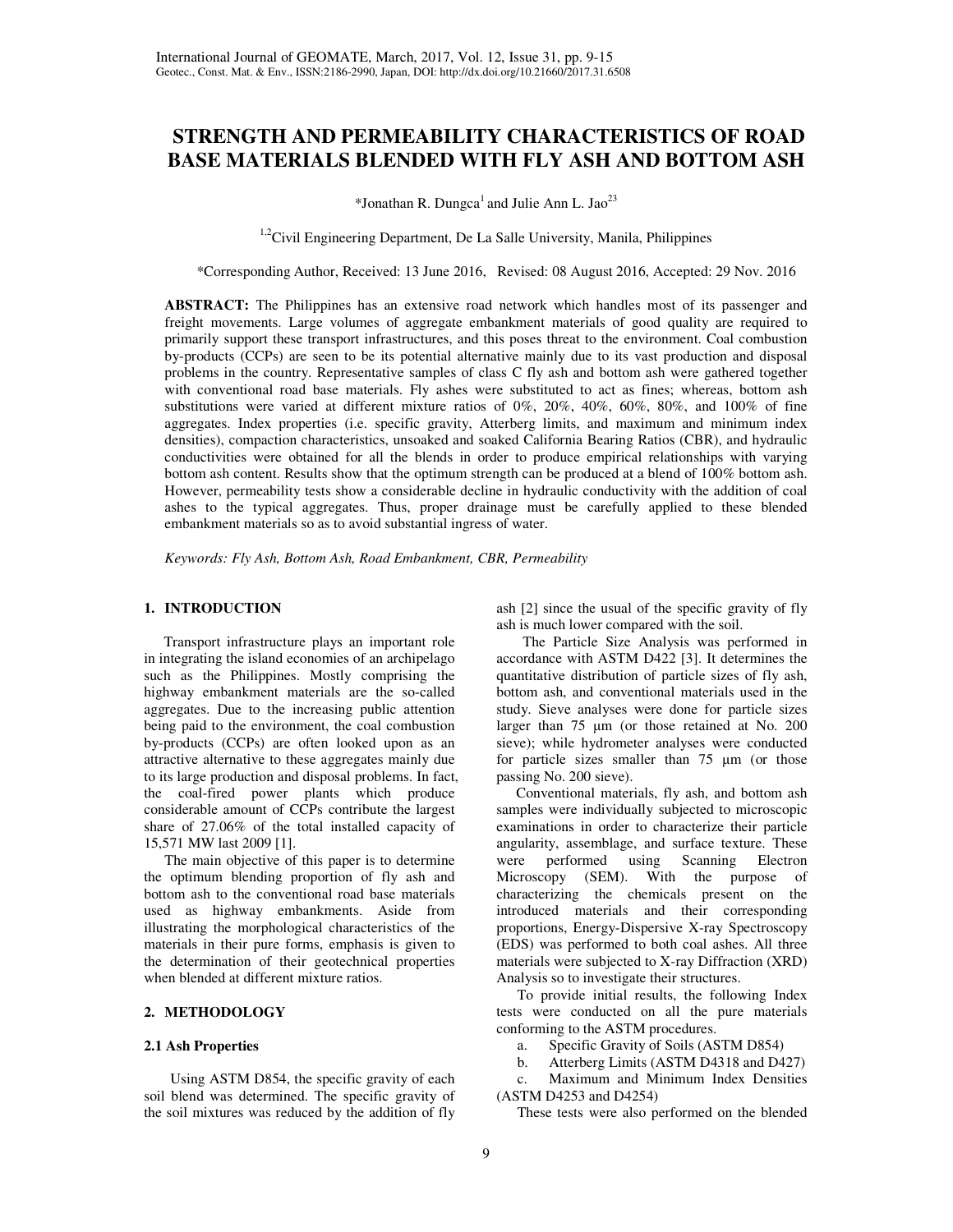materials while keeping its grain size distribution constant. It should be noted, however, that the grain size distribution curve (GSDC) used for all the specimens were arithmetically computed to comply with the requirements stipulated by Department of Public Works and Highways (DPWH) for sub-base and base courses. With this, fly ash was used to substitute the entire fines content constituting 10% of the total mass. On the other hand, the fine aggregates which comprise 32.5% of the total mass were replaced by bottom ash at different mixture ratios of 0%, 20%, 40%, 60%, 80%, and 100%.

## **2.1 Mechanical Properties**

Following ASTM D698, Standard Proctor Test determined the OMC at which dry unit weight is greatest and compaction is best. The OMC that were obtained from these tests were used for sample preparation on strength and permeability tests for each blend.

Water was added to the sample to prepare the specimens such that the moisture contents are closed to 100% of OMC obtained in the Standard Proctor Test. After compaction, the compacted specimen in the mould was trimmed level with the top surface and then inverted to have the previously bottom surface tested under the Uniframe. CBR tests (ASTM D1883) were conducted under soaked and unsoaked conditions. The penetration test was performed immediately after the compaction for unsoaked condition.

Falling Head Permeability Tests (ASTM D5084) were conducted so as to illustrate the drainage behavior of all the blends under Relative Compaction, RC=100%. However, since the desired RC=100% is somehow unattainable in the laboratory due to tamping constraints, tests were instead conducted under varying relative compactions (i.e. 80%, 85%, and 90%) to produce a reliable empirical model.

## **3. RESULTS AND DISCUSSIONS**

## **3.1 Gradation**

 It can be seen on Figure 1 that 57.5% of the total mass is composed of coarse aggregates, whereas 32.5% are fine aggregates and 10% are fines.

Fly ash is predominantly composed of silt- to clay-sized particles or those finer than 0.075 mm (No. 200 sieve). On the other hand, bottom ash has a better grain size distribution than the former with mostly sand-sized particle composition.

## **3.2 Soil Classification**

Shown on Table 1 are the results of soil classification according to Unified Soil Classification System (USCS) [4, 5]. These were then verified using the AASHTO Soil Classification System following the Group Index Method.



Fig. 1. Actual Grain Size Distribution Curve Used for All Tests

|                |  | Table 1. USCS and AASHTO Soil Classifications of |  |
|----------------|--|--------------------------------------------------|--|
| Pure Materials |  |                                                  |  |

| <b>Material</b> | <b>USCS</b><br>(ASTM D2487) | <b>AASHTO</b><br>(Group Index<br><b>Method</b> ) |
|-----------------|-----------------------------|--------------------------------------------------|
|                 | Well-Graded                 |                                                  |
| Conventional    | Gravel with Silt            | Gravel and                                       |
| Materials       | and Sand (GW-               | Sand                                             |
|                 | GM)                         |                                                  |
| Fly Ash         | Silt (ML)                   | Silty Soils                                      |
|                 | Poorly Graded               |                                                  |
| Bottom Ash      | Sand with                   | Fine Sand                                        |
|                 | Gravel (SP)                 |                                                  |

## **3.3 Microscopic Examination**

Apparently, its structure is composed of coarse and fine particle sizes with a few silt-sized ones shown on Figure 2. This supports the result of its soil classification which was "well-graded gravel with silt and sand". However, at higher magnification, flakes at random direction were detected to comprise its grains; while few inter-assemblage pore spaces were also noted.



Fig. 2. SEM Photomicrographs of Conventional Road Base Materials at (a) 100X and (b) 5000X Magnifications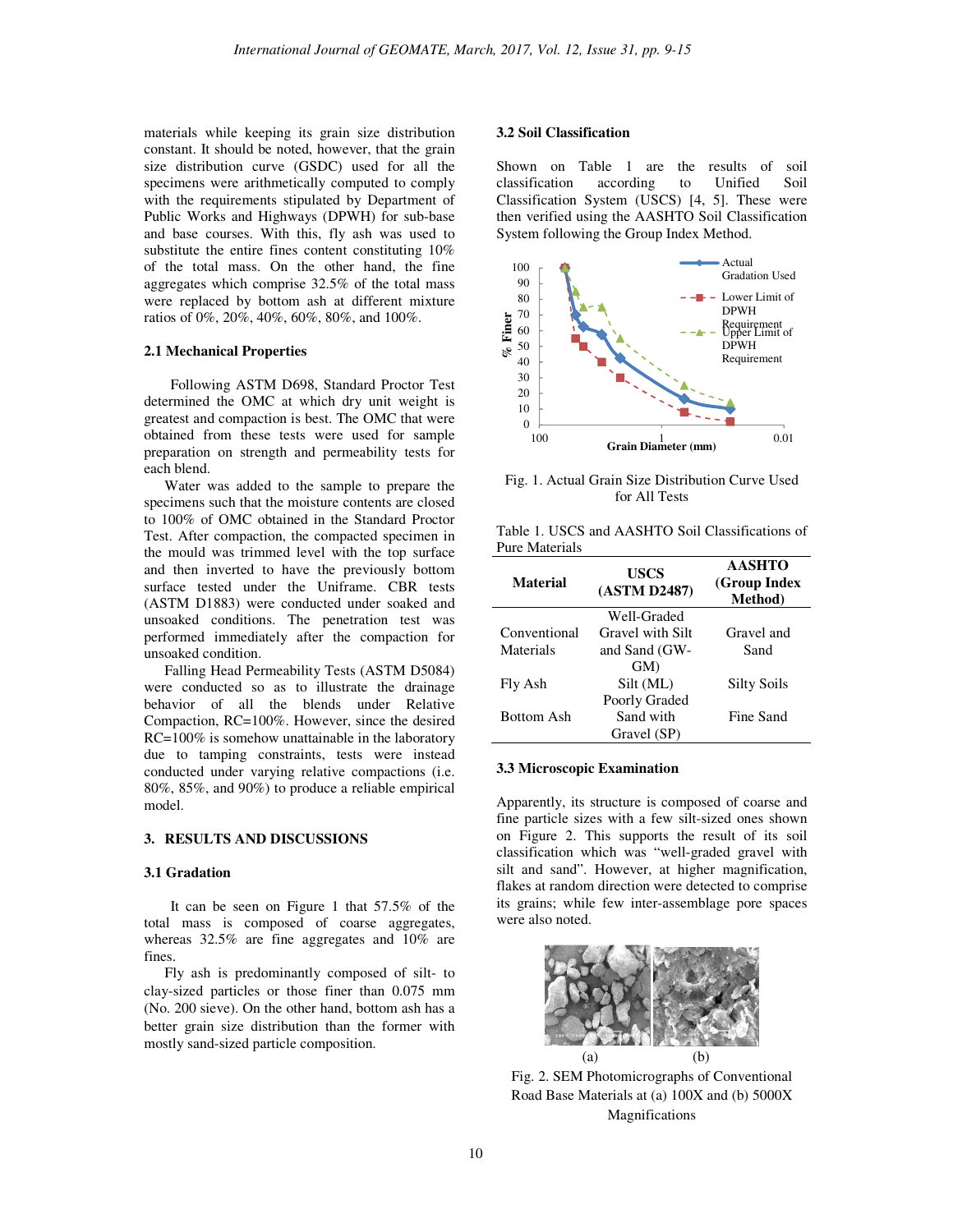Fly ashes are composed generally of spherical silt-sized particles with smooth surface as shown on Fig. 3. It can be seen that they flocculate with one another thereby producing larger and denser clustered particles. This tends to result in high volume of voids. Hence, at higher magnification, large inter-granular voids can be observed. This validates the high air void content, associated with its compaction behavior.



Fig. 3. SEM Photomicrographs of Fly Ash at (a) 2000X and (b) 5000X Magnifications

As presented in Fig. 4, comparing its shape and surface characteristics, bottom ashes are seen comparable to the conventional materials in terms of particle sizes. However, the large grains can be observed to have clothed contacts since some of the silt-sized particles attach themselves to the much coarser grains. Few inter-assemblage pore spaces can also be observed with the 5000X magnification.



Fig. 4. SEM Photomicrographs of Bottom Ash at (a) 100X and (b) 5000X Magnifications

## **3.4 Chemical Analysis**

The chemical properties of the coal ashes greatly influence the environmental impacts that may arise out of their use/disposal as well as their engineering properties. The adverse impacts include contamination of surface and subsurface water with toxic heavy metals present in the coal ashes, loss of soil fertility around the plant sites, and the like. In practice, EDS is most often used for qualitative elemental analysis, simply to determine which elements are present on the materials and their relative abundance.

The bulk composition of fly ash is similar to many geologic materials. Fly ash is primarily composed of silicon, aluminum, iron, calcium, potassium, and rubidium, associated with oxygen as oxides, silicates, and aluminates. The combined silicon, aluminum, and iron content (reported as

oxides) are frequently used to provide an indication of the pozzolanic or cementitious nature of fly ash.

|  |  | Table 2. EDS Results of Fly Ash |  |  |  |
|--|--|---------------------------------|--|--|--|
|--|--|---------------------------------|--|--|--|

| <b>Elements</b> | Weight $(\%)$ |
|-----------------|---------------|
| Al              | 14.58         |
| Si              | 30.37         |
| K               | 4.77          |
| Ca              | 6.58          |
| Fe              | 2.71          |
| Rb              | 34.29         |
| Mo              | 1.06          |
|                 | 1.1           |
| Ba              | 1.44          |
| Np              | 3.1           |

|  |  |  | Table 3. EDS Results of Bottom Ash |  |
|--|--|--|------------------------------------|--|
|--|--|--|------------------------------------|--|

| <b>Elements</b> | Weight $(\%)$ |
|-----------------|---------------|
| Ω               | 44.04         |
| Mg              | 1.49          |
| Si              | 6.83          |
| Ca              | 16.4          |
| Fe              | 2.66          |
| Rb              | 7.54          |
| Sb              | 10.37         |
| I               | 2.28          |
| Ba              | 0.88          |
| Er              | 7.51          |

A combined value of 70% of these components indicates a pozzolanic fly ash, while a value of between 40% and 70% indicates a cementitious fly ash. Based on the results of EDS, fly ash samples are to be considered cementitious because the total content of oxides is 47.66%.

Although similar in size and behavior to natural sand, the chemical composition of bottom ash provides unique pozzolanic properties that, as with cementitious materials, can result in a favorable time-dependent increase in strength. This is mainly due to its high calcium content which tends to react with water from which pozzolanic reaction occurs.

#### **3.5 Geotechnical Properties of Pure Materials**

 Relevant geotechnical tests conforming to ASTM were individually conducted on all three materials in order to come up with the results, as shown on Table 4.

 The obtained specific gravity of the aggregate samples is about 2.81, which is within the typical range of 2.40 to 3.60 depending on the nature of the mineral constituents. It can be seen that coal ashes have much lower specific gravities than the conventional aggregate materials. Bottom ashes have higher specific gravity than fly ash owing to the presence of heavier particles. It appears that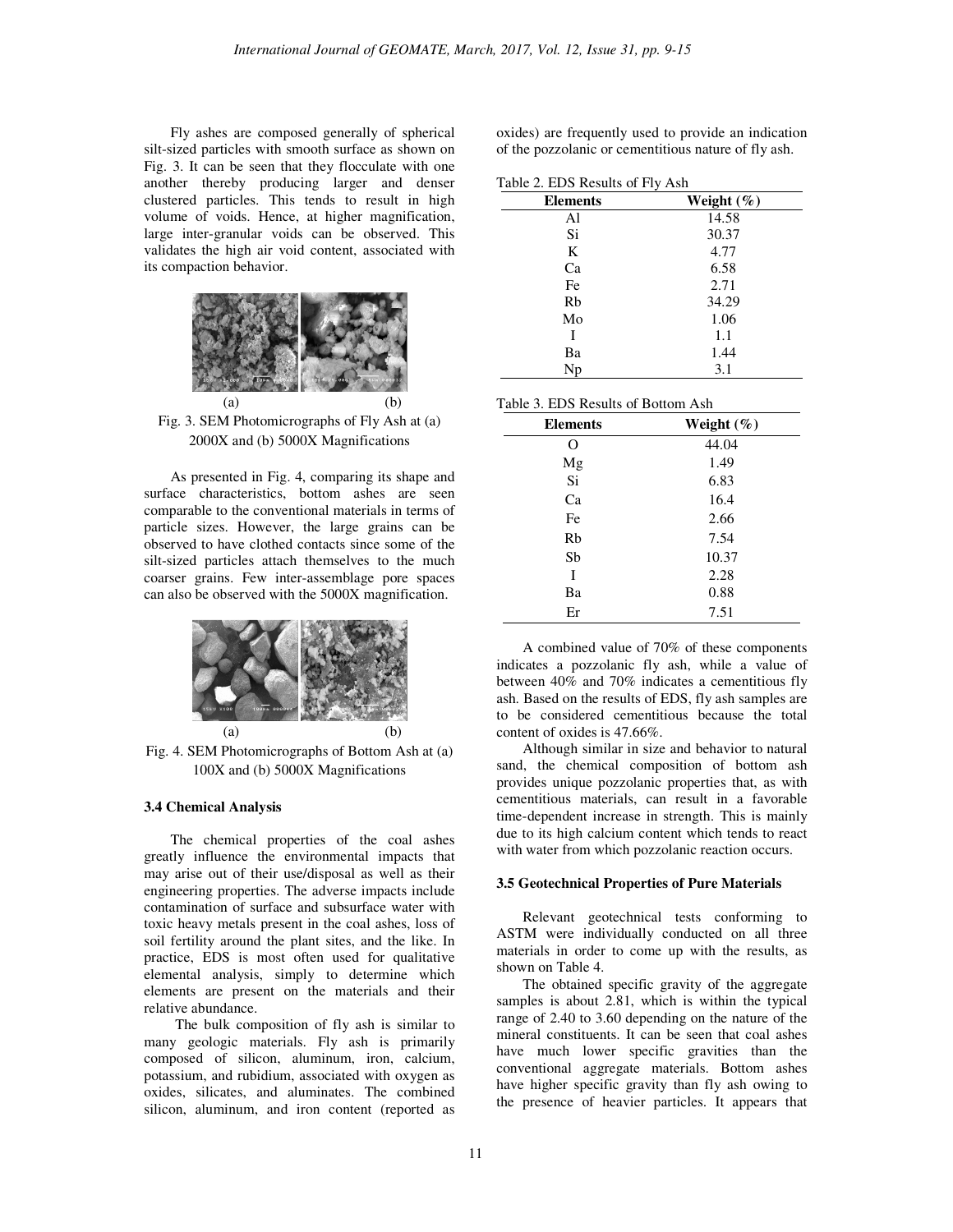ashes having high iron oxide content may have high specific gravity [6].

 Atterberg Limits Test using the Percussion Cup Method was used to obtain the liquid limit (LL) of 15.60 and plasticity index (PI) of 1.96 for conventional road base materials. Both are within the restrictions of sub-base and base courses as per DPWH requirements.

 With the results from the three materials, it is evident that coal ashes are indeed lighter than the conventional materials and is supported by the specific gravities obtained prior. The void ratio of a soil is largely associated with particle size distribution, particle size, shape, and texture. Lower maximum and minimum void ratios were observed for conventional materials; thus, indicating that it has better distribution of particle sizes.

Table 4. Geotechnical Properties of Pure Materials

|                                 | <b>Conventional</b> | Fly     | <b>Bottom</b> |
|---------------------------------|---------------------|---------|---------------|
| <b>Property</b>                 | <b>Materials</b>    | Ash     | Ash           |
| Specific Gravity, $G_s$         | 2.813               | 2.335   | 2.643         |
| Liquid Limit, LL                | 15.60               |         |               |
| Plasticity Index, PI            | 1.96                |         |               |
| Minimum Index                   |                     |         |               |
| Density, $\gamma_{\text{dmin}}$ | 16.960              | 5.614   | 11.785        |
| $(kN/m^3)$                      |                     |         |               |
| Maximum Index                   |                     |         |               |
| Density, $\gamma_{dmax}$        | 22.289              | 8.330   | 16.869        |
| $(kN/m^3)$                      |                     |         |               |
| Optimum Moisture                | 4.938               | 46.164  | 14.058        |
| Content, OMC $(\%)$             |                     |         |               |
| Maximum Dry                     |                     |         |               |
| Density, MDD                    | 23.621              | 10.184  | 17.298        |
| (kN/m <sup>3</sup> )            |                     |         |               |
| <b>Unsoaked CBR</b>             | 43.05%              | 48.83%  | 30.27%        |
| Soaked CBR                      | 33.60%              |         |               |
| Hydraulic                       |                     |         |               |
| Conductivity, k                 |                     | 4.35E-5 | 1.04E-5       |
| (cm/sec) at                     | 4.58E-4             |         |               |
| $RC = 100\%$                    |                     |         |               |

 Results demonstrate that fly ash has less variation of dry density compared to that for a wellgraded soil. This is why fly ash is allowed to be compacted over a larger range of water content [7]. Furthermore, because of the generally low specific gravities of coal ash compared to soils, ash fills tend to result in lower dry densities. This decrease in the MDD is due to the extensive agglomeration of ash particles that prohibits the specimens to be compacted properly. Soils can be stabilized effectively by cation exchange using fly ash [8]. There are laboratory experiments using local samples [9, 10, 11, 12] of bottom ashes that can be used for validation. A noticeable decrease in CBR strength was manifested when the specimens were tested after soaking it in water for four (4) days [13].

Falling Head Permeability Tests were

conducted at different relative compactions of RC=80%, 85%, and 90% in order to illustrate the effect of varying void ratios. Smaller particles come with smaller voids between them; and hence concluded that the resistance to flow of water increases with decreasing size of particles. As a result, the permeability decreases. Also, particles with a rough surface texture provide more frictional resistance to flow than smooth-textured particles.

## **3.6 Geotechnical Properties of Blended Materials**

 Relevant geotechnical tests conforming to ASTM were individually conducted on all three materials in order to come up with the results, as shown on Table 4.

#### *3.6.1 Specific Gravity of Blended Materials*

Since specific gravity  $(G_s)$  is one of the most<br>important physical properties required in properties required in characterizing the usability of coal ashes for geotechnical and other applications, it was obtained for all the blending proportions as shown on Fig. 5.



Fig. 5. Specific Gravity vs. Bottom Ash Content

*3.6.2 Maximum and Minimum Index Densities of Blended Materials* 

 To see and understand its behavior with varying bottom ash content, Equations 1 and 2 was generated. As observed, there is a significant decrease in both  $\gamma_{\text{dmin}}$  and  $\gamma_{\text{dmax}}$  when fly ash is present in mixture with aggregates, this is due to the significantly lighter weight of fly ashes which are hollow particles that were used to substitute the fines content of natural soil to complement the study of Kim [13].

 Further addition of bottom ash tends to increase the values of both  $\gamma_{\text{dmin}}$  and  $\gamma_{\text{dmax}}$ . The addition of bottom ash leads to increasingly more well-graded size distributions, which allows the fly and bottom ash particles to pack more closely with the coarse aggregates, resulting in the increase in  $\gamma_{\text{dmax}}$ .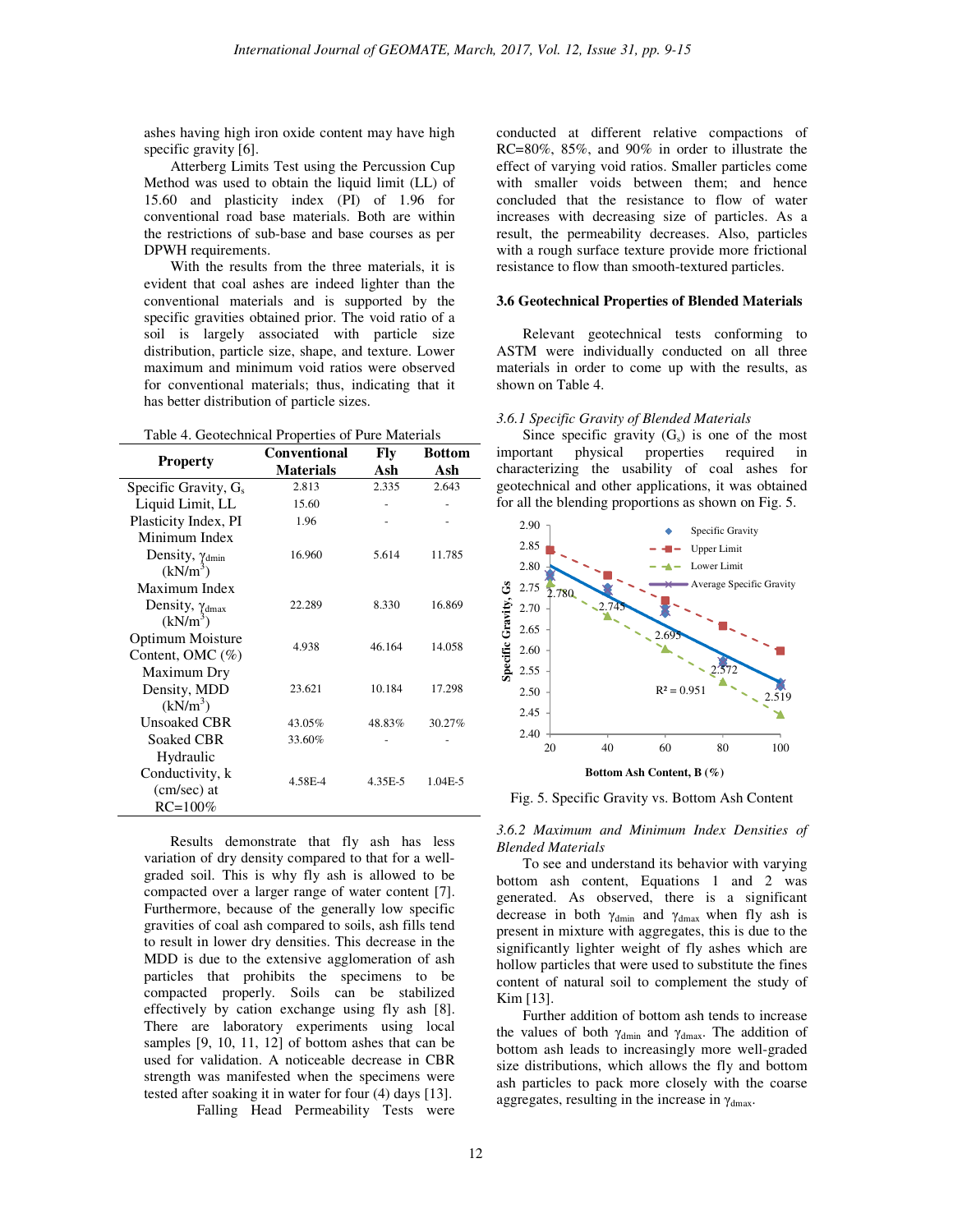$$
\gamma_{dmin} = 16.6277 exp^{0.0004B}
$$
 (1)  
\n
$$
\gamma_{dmax} = 20.4409 exp^{0.0001B}
$$
 (2)  
\nwhere: γ<sub>dmin</sub> = minimum index density;  
\nγ<sub>dmax</sub> = maximum index density; and  
\nB = bottom ash content (%)

#### *3.6.3 Compaction Behavior of Blended Materials*

 In summary, Fig. 6 shows the behavior of the OMC with increasing bottom ash content. As observed, it shows a sudden increase in OMC when fly ash was introduced to the mixture to act as its fines content passing No. 200 sieve. This is mainly due to the capability of fly ash to contain large amount of water because of its high air void content nature. Further increase in bottom ash content slightly increases the OMC owing to the same reason. Moreover, an abrupt decrease in MDD was also noted with the use of fly ash because of its much lighter weight and the agglomeration of its particles prohibiting the specimens to be properly compacted.



Bottom Ash Content

 The empirical equations correlating OMC and MDD with the bottom ash content are respectively illustrated in Equations 3 and 4.



#### *3.6.4 Strength Behavior of Blended Materials*

 Presented on Figs. 7 and 8 are the corrected CBR values obtained for unsoaked and soaked conditions, respectively. These were plotted to clearly illustrate its behaviors with increasing bottom ash content while fly ash percentage was fixed at 10% of total mass.

It can be observed that there is a significant increase in CBR strength when fly ash was used to substitute the entire fines content constituting 10% of the total mass. The strength of fly ash generally improves with time due to cementitious reactions. Reactive silica and free lime contents are necessary for this reaction to take place. Given all these data, empirical relationships expressed in Equations 5 and 6 were established with which unsoaked and soaked CBR values can be respectively calculated at any given bottom ash content.

As affirmed, a continuous increase in CBR with increasing bottom ash content lead to a conclusion that the blend F10-B32.5-C57.5, in which 100% of fine aggregates are substituted by bottom ash, is the optimum blend which provided the highest CBR values. This blend provided a notable unsoaked CBR of 88.90% and a remarkable soaked CBR of 212.87%, indicating its strength to be more than twice that of crushed rock.





 $CBR_{unsoaked} = 23.8905B^{0.2940}$  (5)  $CBR_{soaked} = 25.7953B^{0.4525}$  (6)

where:  $CBR_{unsoded}$  = unsoaked CBR value (%);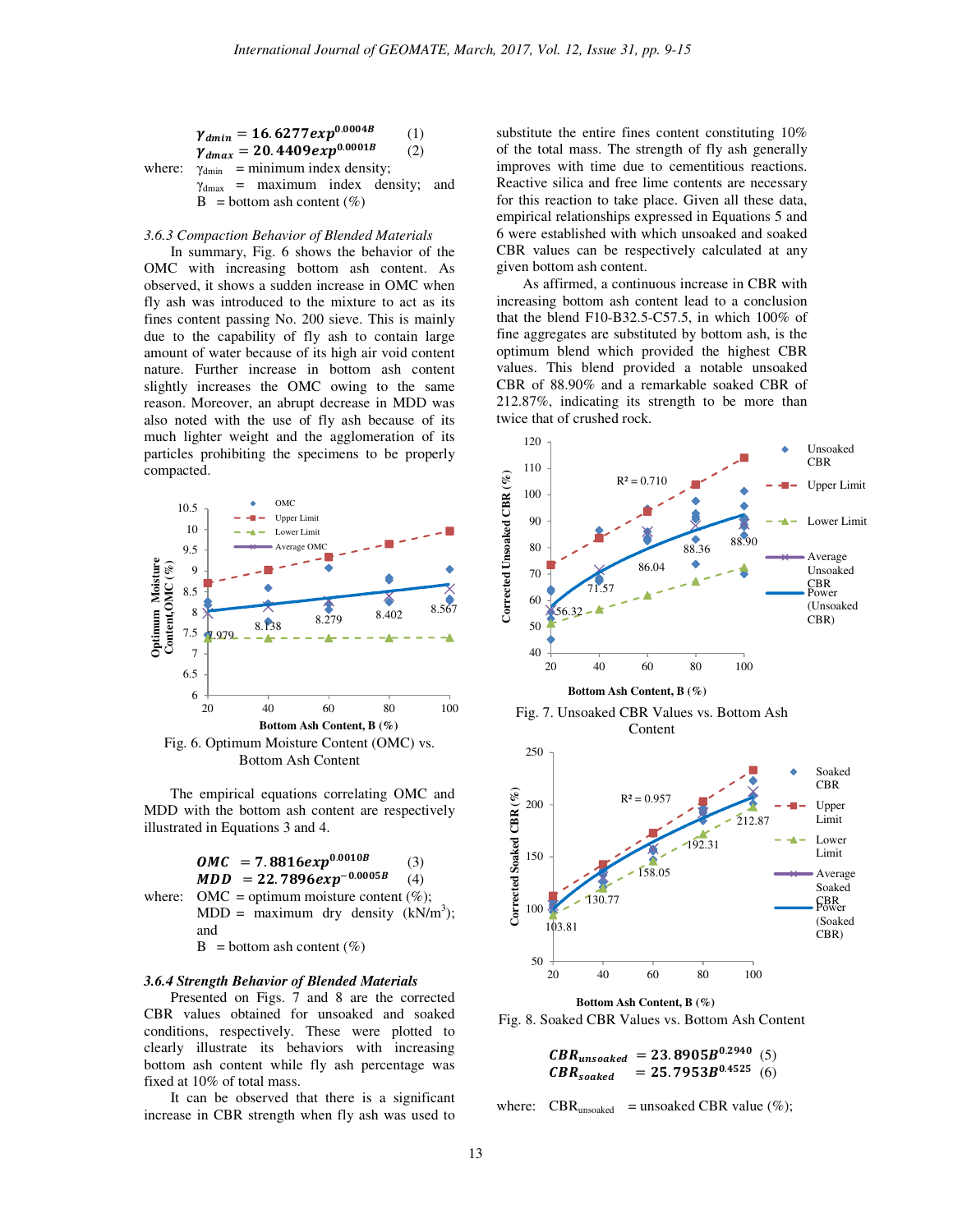$CBR_{soaked}$  = soaked CBR value (%); and  $B = bottom$  ash content  $(\%)$ 

#### *3.6.5 Permeability Behavior of Blended Materials*

Falling Head Permeability Tests in this study were conducted only under varying relative compactions of RC=80%, 85%, and 90% because samples with RC=95% and higher were found to be unattainable since specimens were only to be tamped using hands. Shown on Fig. 9 are the raw data obtained for all the blends.

$$
k = (2.99x10^{-7})exp^{(15.0522e + 0.00796B)}(7)
$$

where:  $k = hydraulic conductivity (cm/sec);$ 

 $e =$  void ratio of the material; and

 $B = bottom$  ash content (%)

Due to the large specific surface of fly ash, it causes more resistance to flow of water through the voids. With this, the addition of fly ash in the mixture resulted to a sudden decrease in permeability compared to the controlled mix which has a hydraulic conductivity of  $4.58 \times 10^{-4}$  at RC=100%.



Fig. 9. Hydraulic Conductivity vs. Void Ratio

 Subsequently, the results were compared to the drainage characterization as presented by Hazelton and Murphy [15] wherein it was found that all of the blended materials were categorized to have "very slow infiltration" at RC=100%. There are also local studies that will complement the results of blended materials [16],[17].

# **4. CONCLUSIONS AND RECOMMENDATIONS**

After performing all the necessary geotechnical tests, it can be concluded that both class C fly ash and bottom ash produced from burning local coals can be safely utilized as road embankment materials

together with the natural aggregates typically used. Also, the self-cementing and pozzolanic hardening properties of class C fly ash and bottom ash impart additional strength to the road embankments. Since percolation of water through the soil is highly anticipated especially during rainy season, cementitious reaction can be expected to take place thereby strengthening the blended materials. The addition of bottom ash from 0% to approximately 50% of fine aggregates gave increasing hydraulic conductivity because they act just like the natural sands wherein water can flow freely. Ultimately, the utilization of coal ashes in highway embankment not only diminishes construction cost, but also helps in disposal problem of these previously regarded as waste by-products.

## **5. REFERENCES**

- [1] Department of Energy. (2010). Philippine Energy Plan: 2009 Update. Retrieved February 10, 2012 from http://www.doe.gov.ph/PEP/
- [2] Prabakar, J., Dendorkar, N., & Morchhale, R. (2004). Influence of fly ash on strength behavior of typical soils. Construction and Building Materials, 18, 263-267.
- [3] American Society for Testing and Materials. (2004). ASTM Standards on Transportation Applications. American Society for Testing and Materials.
- [4] U.S. Army Military Soils Engineering (1997). Field Manual 5-410. http://www.adtdl.army.mil/cgi-bin/atdl.dll/fm/5- 410/toc.htm
- [5] U.S. Army Military Soils Engineering (1997). Field Manual 5-410. http://www.itc.nl/~rossiter/Docs/FM5- 410/FM5-410\_Ch12.pdf
- [6] Seals R.K., Moulton L.K., and Ruth, B.E. (1972). Bottom Ash: An Engineering Material. JSMFD, ASCE, 98, 311-325.
- [7] Pandian, N.S. (2004). Fly Ash Characterization with Reference to Geotechnical Applications. Indian Institute of Science, 84, 189-216. Retrieved from  $\sim$ http://journal.library.iisc.ernet.in/
- [8] Bhuvaneshwari, S., Robinson, R., & Gandhi, S. (2010). Stabilization of Expansive Soils Using Fly Ash. Fly Ash Bricks.
- [9] Marques, J., Arvesu, M., & Aguila, B. (2003). A Study on Bottom Ash as Substitute for Fine Aggregates in the Production of Reinforced Pipe Culverts. (Undergraduate Thesis) De La Salle University, Manila, Philippines.
- [10]Antonio, O. (2006). Lime-Fly Ash Stabilization of Calaca, Batangas Bottom Ash. (Masteral Thesis) University of the Philippines, Quezon City, Philippines.